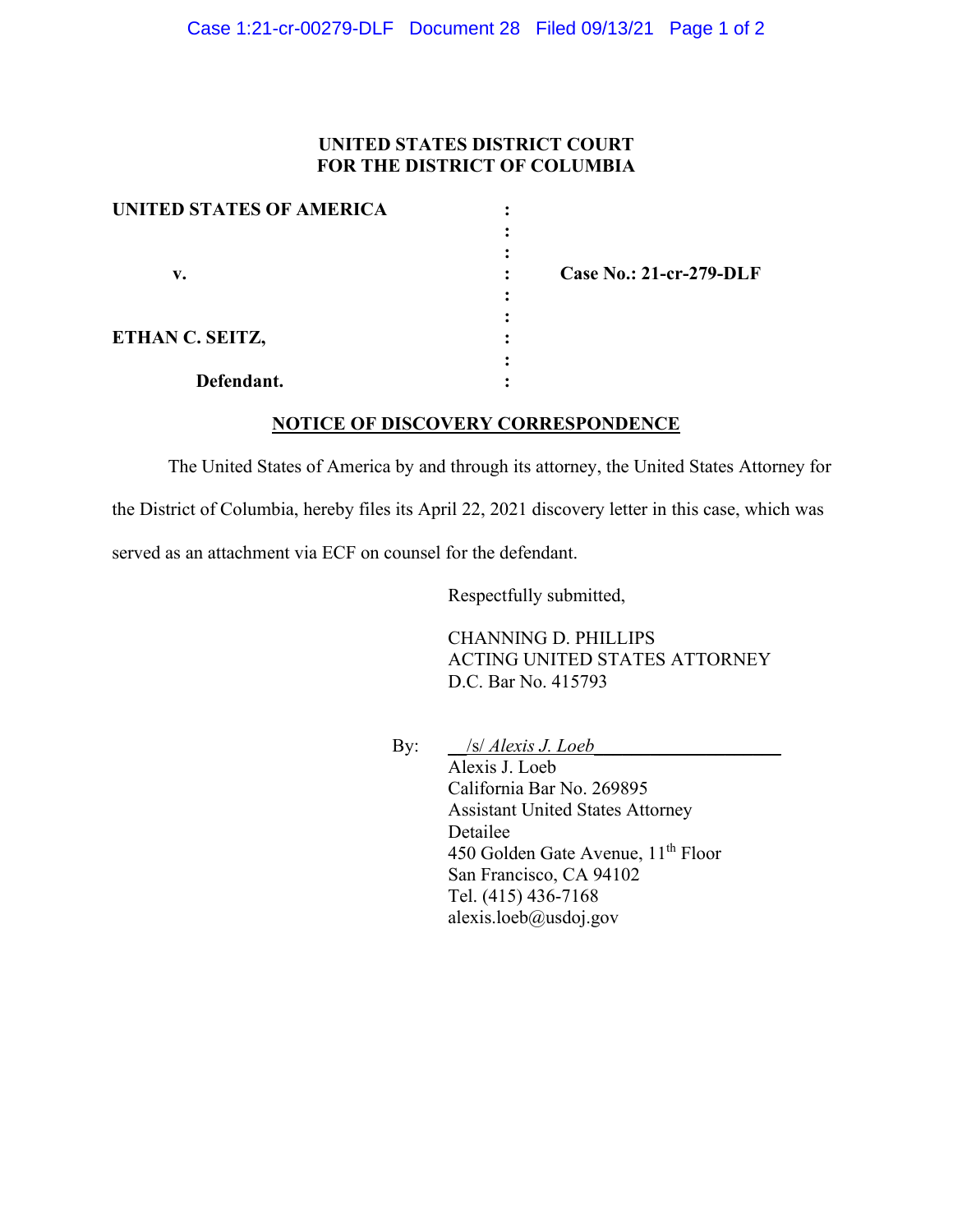Case 1:21-cr-00279-DLF Document 28 Filed 09/13/21 Page 2 of 2

## **CERTIFICATE OF SERVICE**

On this 13th day of September, 2021, a copy of the foregoing was served upon all parties

listed on the Electronic Case Filing (ECF) System.

\_\_/s/ *Alexis J. Loeb\_\_\_\_\_\_\_\_\_\_\_\_\_\_\_\_\_*

Alexis J. Loeb Assistant United States Attorney Detailee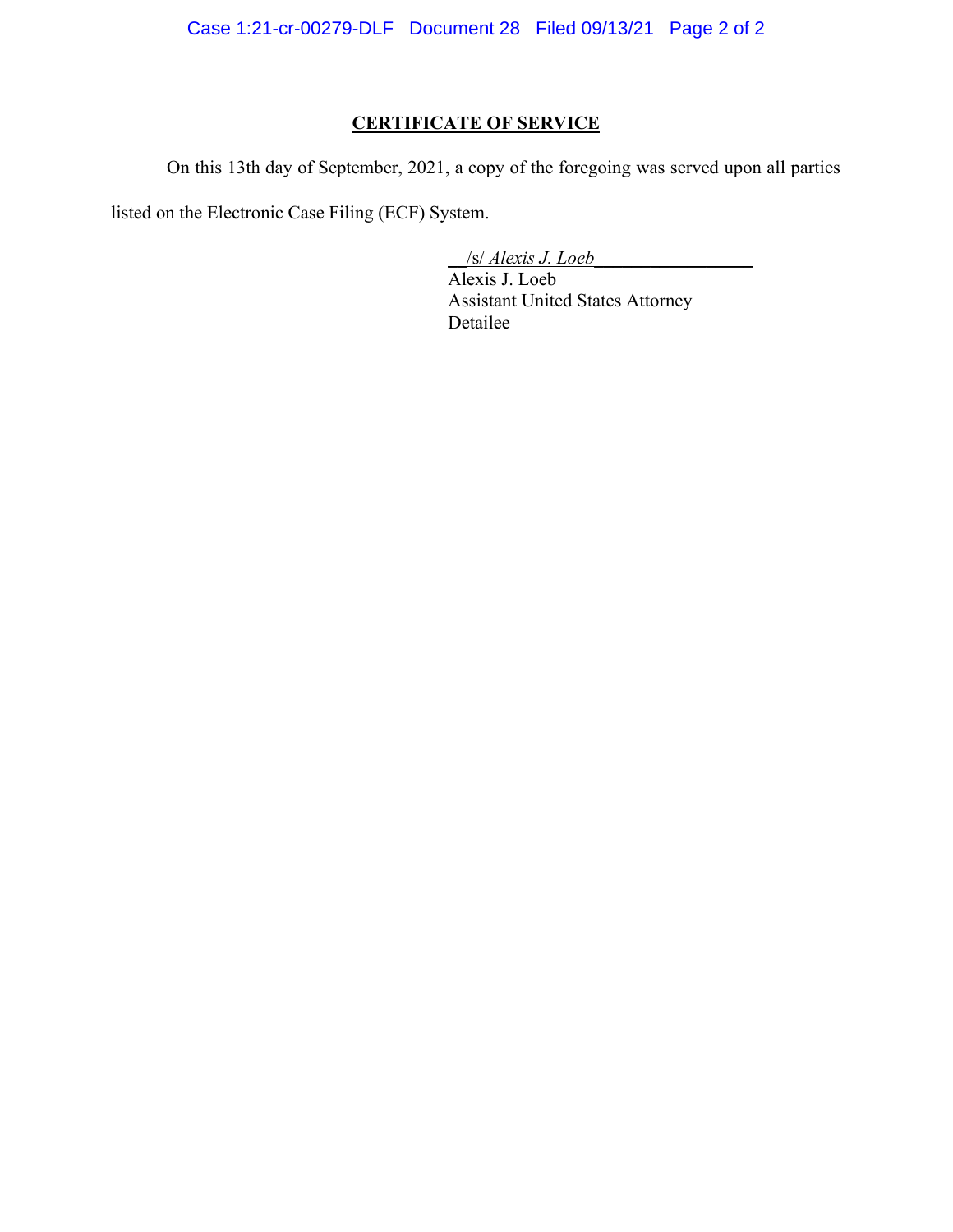

U.S. Department of Justice

Channing D. Phillips Acting United States Attorney

*District of Columbia*

*Judiciary Center 555 Fourth St., N.W. Washington, D.C. 20530*

September 13, 2021

Jose German, Assistant Federal Public Defender Federal Public Defender for the District of Columbia 625 Indiana Avenue NW Washington, D.C. 20004 *Via ECF*

## Re: *United States v. Ethan C. Seitz* Case No. 21-cr-279 (DLF)

Dear Counsel:

As part of our ongoing discovery production in this case, you will receive an invitation via USAFx to download reports from U.S. Capitol Police (USCP) investigations of alleged wrongdoing by USCP officers on January 6, 2021. Officer names, witness names, and complainant names have been redacted. We are working to produce a set of reports that replaces the redactions with unique identifiers for individuals whose names have been redacted. When that process is complete, we will reproduce the documents with the unique identifiers. Additional exhibits from these investigations are forthcoming. At this time, we understand that a small number of investigations are still on-going, and we will provide reports of those investigations on a rolling basis as they are concluded.

**Timing of Disclosures.** I recognize the government's discovery obligations under *Brady v. Maryland*, 373 U.S. 83 (1963), its progeny, and Rule 16. I will provide timely disclosure if any such material comes to light. Consistent with *Giglio*, *Ruiz*, and 18 U.S.C. § 3500, I will provide information about government witnesses prior to trial and in compliance with the court's trial management order.

**Reciprocal Discovery.** I request reciprocal discovery to the fullest extent provided by Rule 16 of the Federal Rules of Criminal Procedure, including results or reports of any physical or mental examinations, or scientific tests or experiments, and any expert witness summaries. I also request that defendant(s) disclose prior statements of any witnesses defendant(s) intends to call to testify at any hearing or trial. *See* Fed. R. Crim. P. 26.2; *United States v. Nobles*, 422 U.S.